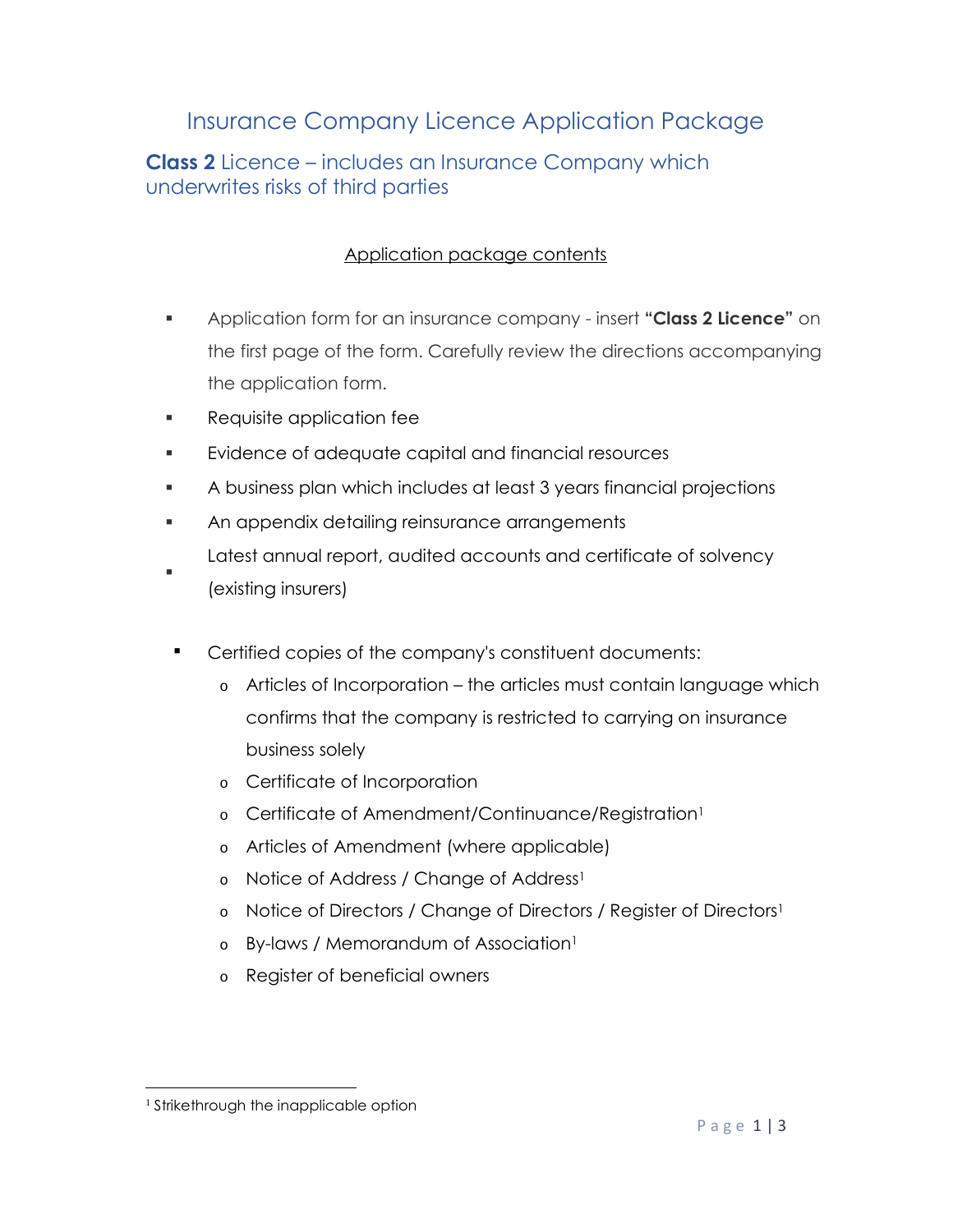- Fit and Proper Documentation (See Fit and Proper Requirements)<sup>2</sup> Letter of good standing for regulated entities within the applicant's
- $\blacksquare$ corporate structure
- Other supporting documentations<sup>3</sup>

#### Other requirements

*Segregated cell company / Incorporated cell company*

Participation Agreement and/or Subscription Agreement

### *Foreign company4 insuring risks within Barbados*

- Evidence that the company has undertaken insurance business in the country of its incorporation for at least five years prior to the date of application
- Full name(s) and address(es) of a person/persons resident in Barbados to be the applicant's principal representative
- The latest annual report, audited accounts and certificate of solvency.

## *A company insuring risks located within Barbados*

- A statutory deposit of BDS\$1,000,000.00 to carry on long-term insurance business, and not less than BDS\$250,000.00 to carry on any class of general insurance business
- Evidence of a statutory fund in a minimum amount of BDS\$250,000 with respect to long-term or motor-vehicle insurance

*A company insuring risks outside Barbados* 

 A letter of acceptance of responsibility by the person resident in Barbados with whom documents may be served

<sup>&</sup>lt;sup>2</sup> See the requirements on the FSC website

<sup>3</sup> Attach a list with the additional documents submitted

<sup>4</sup> A company incorporated outside the area of the Caribbean Community and CARICOM Single Market and Economy